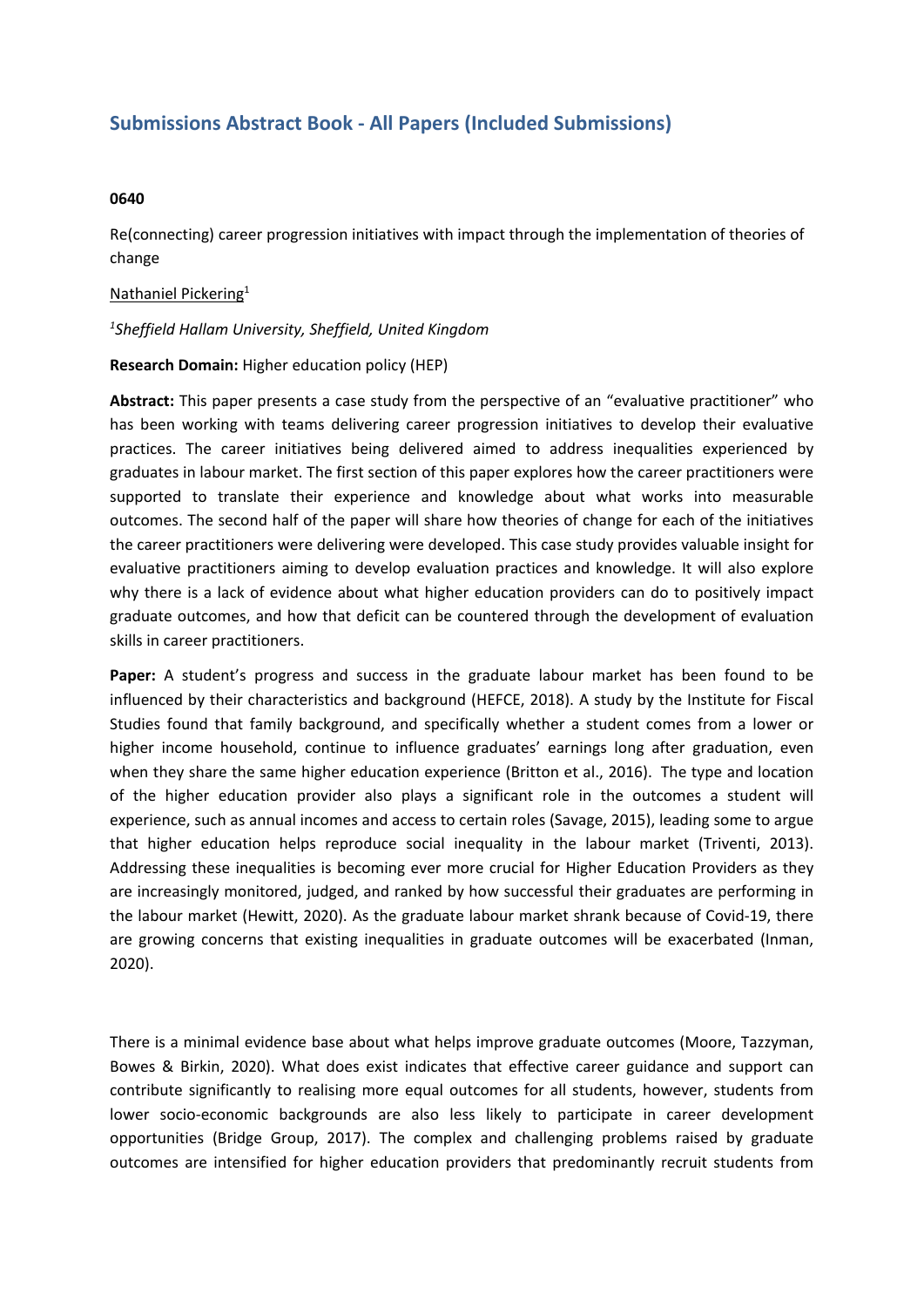lower socio-economic backgrounds. As demand on university careers services from both students and senior management increases, demonstrating their positive impact on outcomes will become essential if they are going to help equip students with the tools needed to overcome structural barriers that have been magnified by Covid-19.

This paper presents <sup>a</sup> case study from the perspective of an "evaluative practitioner" who has been working with teams delivering career progression initiatives to develop their evaluative practices. The career initiatives being delivered aimed to address the issues outlined above. However, while the career practitioners had <sup>a</sup> wealth of experience and knowledge their focus was on the delivery of initiatives and there was little articulation about how interventions linked or caused changes in graduate outcomes.

The first section of this paper explores how the career practitioners were supported to translate their experience and knowledge about what works into measurable outcomes. Pawson and Tiley (1997) suggest practitioners have access to <sup>a</sup> unique type of knowledge that comes out of experience rather than academic literature and theories. They call this knowledge 'folk wisdom', and it can be pivotal in illuminating the circumstances needed to affect change. The workshop activities and peer support sessions used to extract this folk wisdom from the practitioners will be outlined along with how these activities helped create <sup>a</sup> collaborative environment that both empowered and developed ownership of the evaluation activities amongst the career practitioners. While this initial phase was time consuming it provided <sup>a</sup> strong foundation for future evaluative work that would be undertaken.

The second half of the paper will share how the foundation developed through the initial stage was used to inform the creation of theories of change for each of the initiatives the career practitioners were delivering. This stage was challenging as it required <sup>a</sup> conceptual shift in how the career practitioners approached their work. The career practitioners were predominately focused on 'implementation theory' that deals with translating objectives into ongoing service delivery and programme operation (Blamey and Mackenzie 2007). This meant that success was being measured by how many students attended <sup>a</sup> workshop or completed an internship. However, the intention was to shift the career practitioners thinking to 'programme theory' where the emphasis is on the 'causal links between the mechanisms released by an intervention and their anticipated outcomes' (Blamey and Mackenzie 2007, 445). This means the success of <sup>a</sup> programme will be measured by changes to graduate outcomes, whether that is in immediate changes in knowledge or behaviour in students or long-term changes in the graduate opportunities' students are able to access.

The case study in this paper provides valuable insight for evaluative practitioners aiming to develop evaluation practices and knowledge in large and complex organisations. It will also provide insight into why there is <sup>a</sup> lack of evidence about what higher education providers can do to positively impact graduate outcomes, and how that deficit can be countered through the development of evaluation skills in career practitioners.

**References:** Blamey, A., and M. Mackenzie. 2007. 'Theories of Change and Realistic Evaluation: Peas in <sup>a</sup> Pod or Apples and Oranges?' Evaluation 13 (4): 439–455.